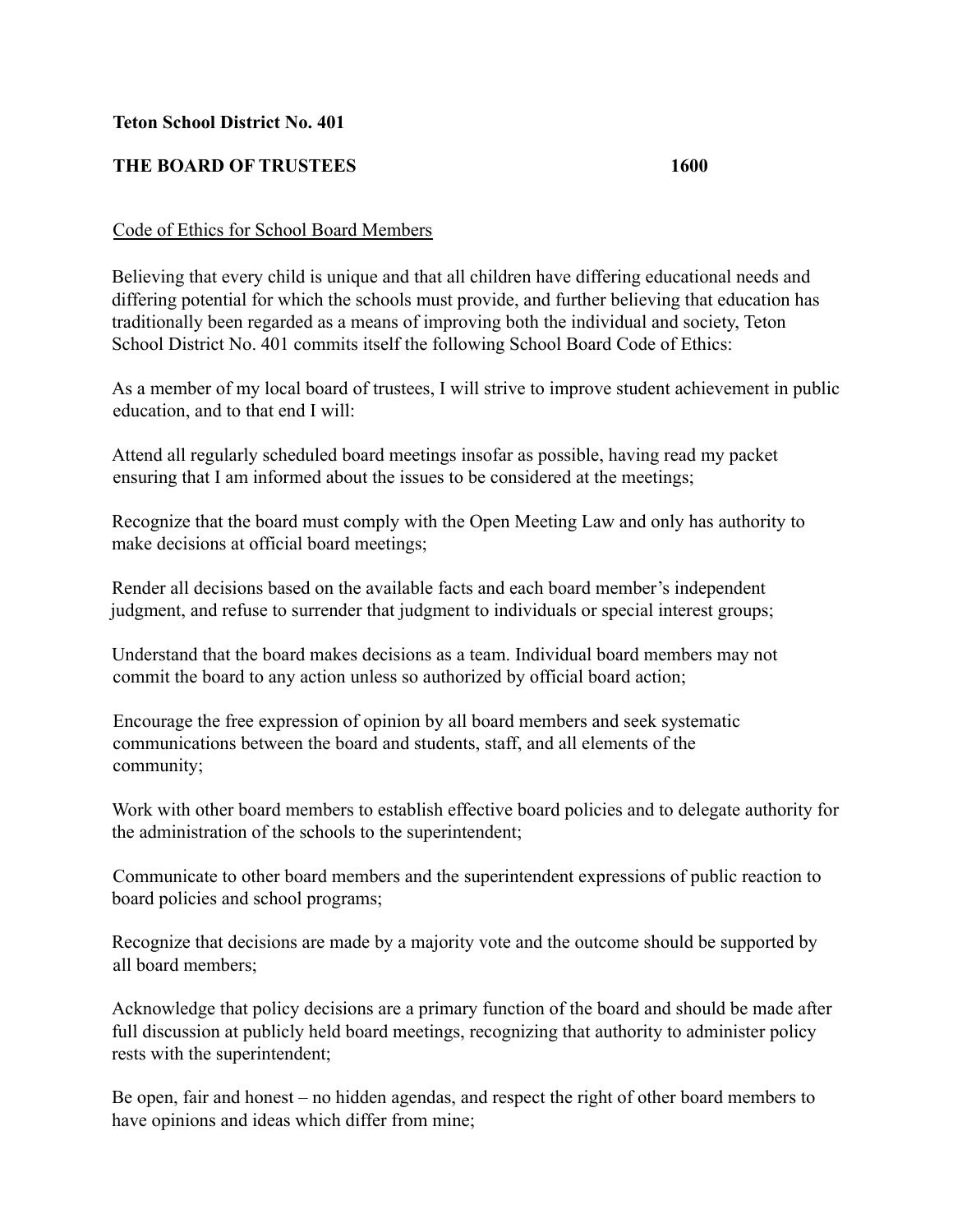Recognize that the superintendent is the board's advisor and should be present at all meetings, except when the board is considering the superintendent's evaluation, contract or salary;

Understand the chain of command and refer problems or complaints to the proper administrative office while refraining from communications that may create conditions of bias should a district concern ever rise to the attention of the board as a hearings panel;

Keep informed about current educational issues by individual study and through participation in programs providing needed information, such as those sponsored by the state and national school boards association;

Respect the right of the public to be informed about district decisions and school operations;

Understand that I will receive information that is confidential and cannot be shared;

Give staff the respect and consideration due skilled, professional employees and support the employment of those best qualified to serve as district staff, while insisting on regular and impartial evaluation of all staff;

Present personal criticism of district operations to the superintendent, not to district staff or to a board meeting;

Take no private action that will compromise the board or administration;

Refuse to use my board position for personal, family, or partisan gain or prestige. I will announce any conflicts of interest before board action is taken; and

Remember a board member's first and greatest concern must be the educational welfare of the students attending the public schools.

Trustee Signature: \_\_\_\_\_\_\_\_\_\_\_\_\_\_\_\_\_\_\_\_\_\_\_\_\_\_\_\_\_\_\_\_\_\_\_\_\_ Date: \_\_\_\_\_\_\_\_\_\_\_\_

Policy History: Adopted on: August 10, 2009 Revised on: May 14, 2012 July 12, 2021